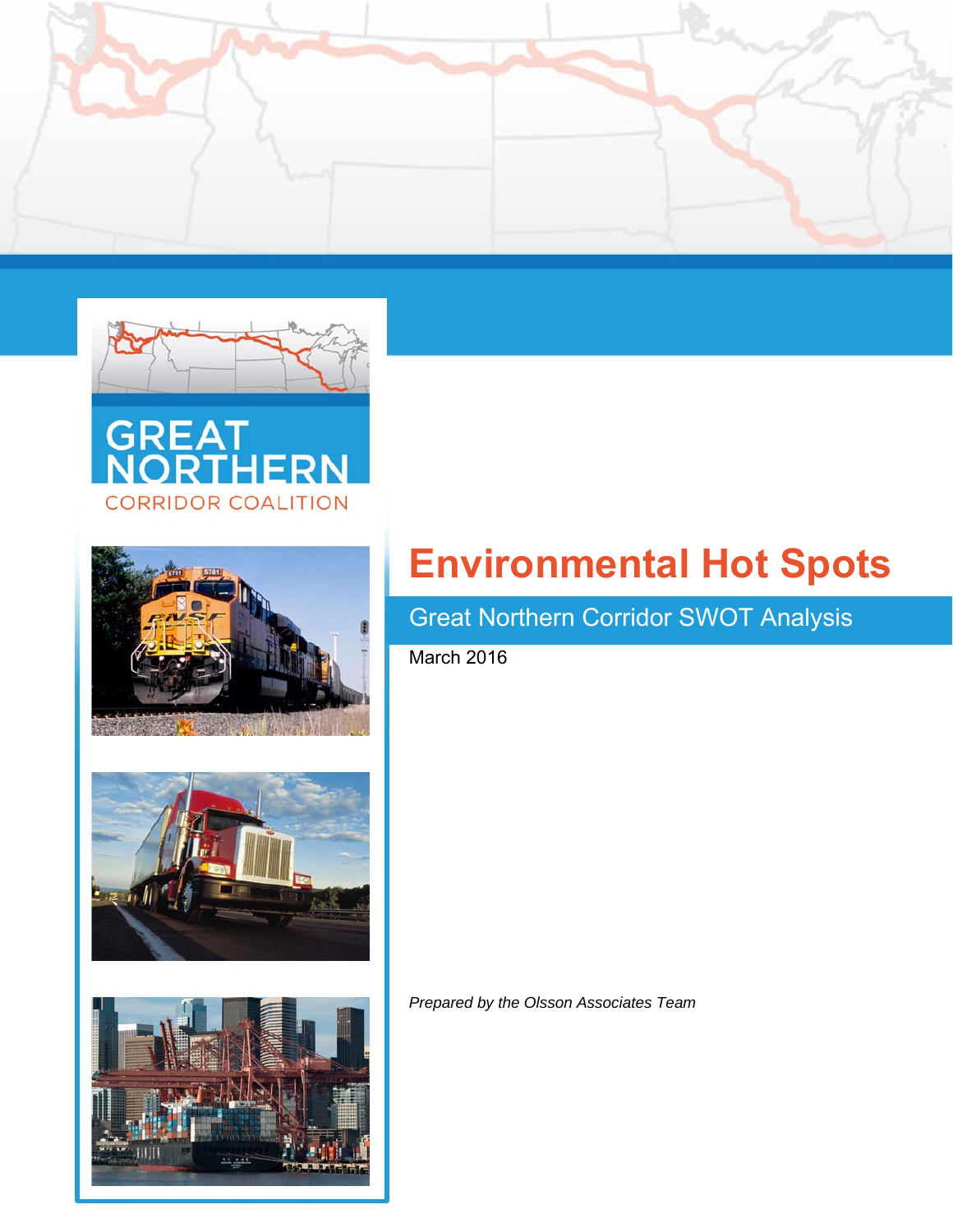

Great Northern Corridor SWOT Analysis

# **Introduction**

The Great Northern Corridor (GNC) stretches from Chicago to ports on the Pacific Coast and represents an east-west artery of commerce that supports the economic vitality of more than 27 million Americans across eight North Central and Pacific Northwestern States. Thousands of manufacturers, ranchers, farmers, miners, timber and limber businesses, and energy companies rely upon the multimodal transport options the corridor provides. The GNC consists of railroad and highway surface transportation networks which connect deep water ports, river ports, rail terminals, and a wide array of warehousing and distribution facilities

This Environmental Hot Spots White Paper presents the findings of an initial, high-level review of potential environmental and permitting "hot spots" that exist along the GNC which may result in a more involved permitting and environmental approval process for individual projects along the Corridor. This paper discusses the methodology for the review of the environmental issues as well as an initial analysis of the findings along the GNC as a whole. Please note that for some resources, such as Tribal lands, only large-scale areas are included; more detailed information will be developed in the next phase of the project as specific projects are more closely examined.

# **Environmental Resources Mapping**

The Olsson Associates Team (Team) began by mapping the GNC with a 300 mile buffer in order to assess potential environmental resources along the Corridor that could potentially lead to more involved environmental permitting for individual projects. At this high scale, potential environmental resources with a high probability of affecting project schedule, cost, or benefits were mapped along the Corridor; these resources included:

- Federal and State lands
- Native American Tribal lands
- Military installations
- Coastal Management Zones
- Air Non-attainment areas
- Critical habitat for federally listed species
- Ramsar Wetlands
- Superfund Sites
- Wild and Scenic Rivers

References for the sources of the data used to map these resources is included in the final section of this white paper. Individual maps were prepared for each resource. Once these resources were mapped, the Team reviewed their prevalence along the corridor, and potential for overlap between resources, to determine which resources could potentially create environmental permitting/approval "hot spots."

### **Analysis of Environmental "Hot Spots"**

After reviewing the previously listed environmental resources along the GNC corridor (within a 300 mile buffer), the Team narrowed down the resources to those that seemed to be most prevalent directly along the Corridor and also those that overlapped one another along the Corridor. Three resources, Federal and State lands, Native American Tribal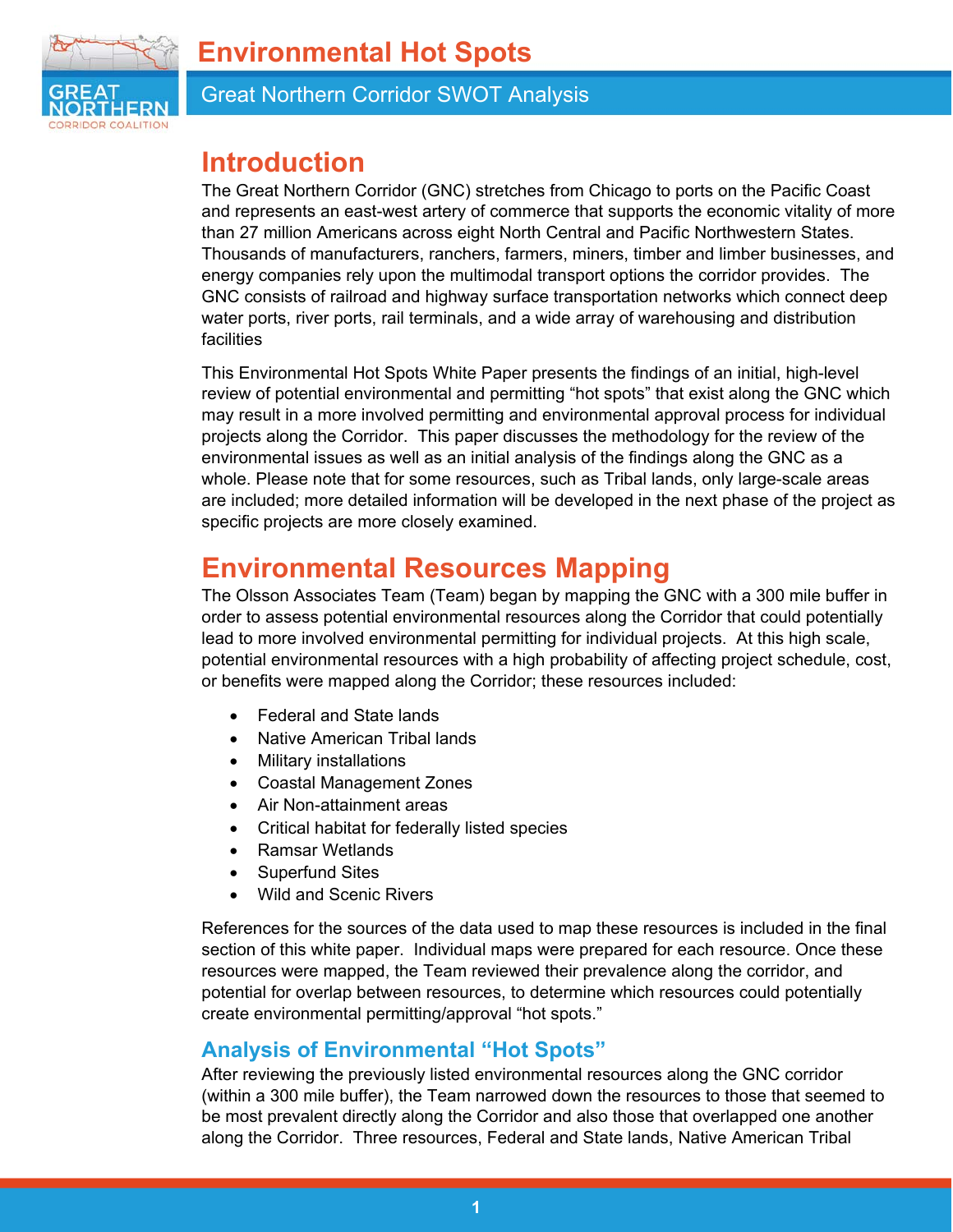

### Great Northern Corridor SWOT Analysis

Lands, and critical habitat for federally listed species, were selected as the most prevalent and overlapping resources. These resources, as they intersect the GNC and overlap once another, are shown on **Figure 1**.

In particular, the northwestern portion of the GNC, which contains the northwest port connectivity, is overlapped by Federal and State lands, Native American Tribal lands, and critical habitat. The abundance of resources in this area could lead to additional environmental approvals and permitting for particular projects along the GNC. Consultation with various federal and state agencies or Native American tribes would be required for projects that take place within lands owned by them.

### *Consultation with Agencies for Federal- and State-Owned Lands*

Consultation and coordination with the federal agency that owns the land where the proposed project would take place would be required. This consultation could include coordination under the National Environmental Policy Act (NEPA) which would include preparation of an Environmental Assessment (EA) or Environmental Impact Statement (EIS), depending on the scope and potential impacts of the proposed project. This would also lead to additional federal permitting requirements such as Section 106 under the National Historic Preservation Act (NHPA) and consultation with the U.S. Fish and Wildlife Service (USFWS) for listed species. Consultation and coordination with state agencies would also be required under NEPA, and additionally as required for projects taking place on lands owned by the state. This could also require additional state-level permitting for things like air, water/stormwater, and state-listed species.

### *Native American Tribal Consultation*

Federal consultation with Native American tribes is required when potential projects take place on, or could impact, Tribal lands or interests; this consultation needs to be meaningful, in good faith, and entered into on a government-to-government basis that supports and respects tribal sovereignty and self-determination. Preservation laws that would need to be considered during Tribal consultation could include: the Native American Graves Protection and Repatriation Act (NAGPRA), the Archeological Resources Protection Act (APRA), and the American Indian Religious Freedom Act (AIRFA). These regulations would likely fall under the scope of either a NEPA or NHPA Section 106 process.

### *Critical Habitat Consultation with USFWS*

The USFWS defines the term "critical habitat" under the Endangered Species Act (ESA) as "specific geographic area(s) that contain features essential for the conservation of a threatened or endangered species that may require special management and protection." As a result, federal agencies are required to consult with the USFWS on actions they carry out, fund, or authorize to ensure that their actions will not destroy or adversely modify critical habitat. Designation of a critical habitat does not necessarily restrict development within the boundaries of critical habitat, but rather requires consultation with the USFWS to determine that the habitat, and any potential species occupying it, are not adversely affected. Mitigation may be required or recommended for projects as a result of consultation with the USFWS under the ESA. Consultation with the USFWS would fall under the scope of the previously described NEPA process, and would also be required for any project requiring federal funding or authorization.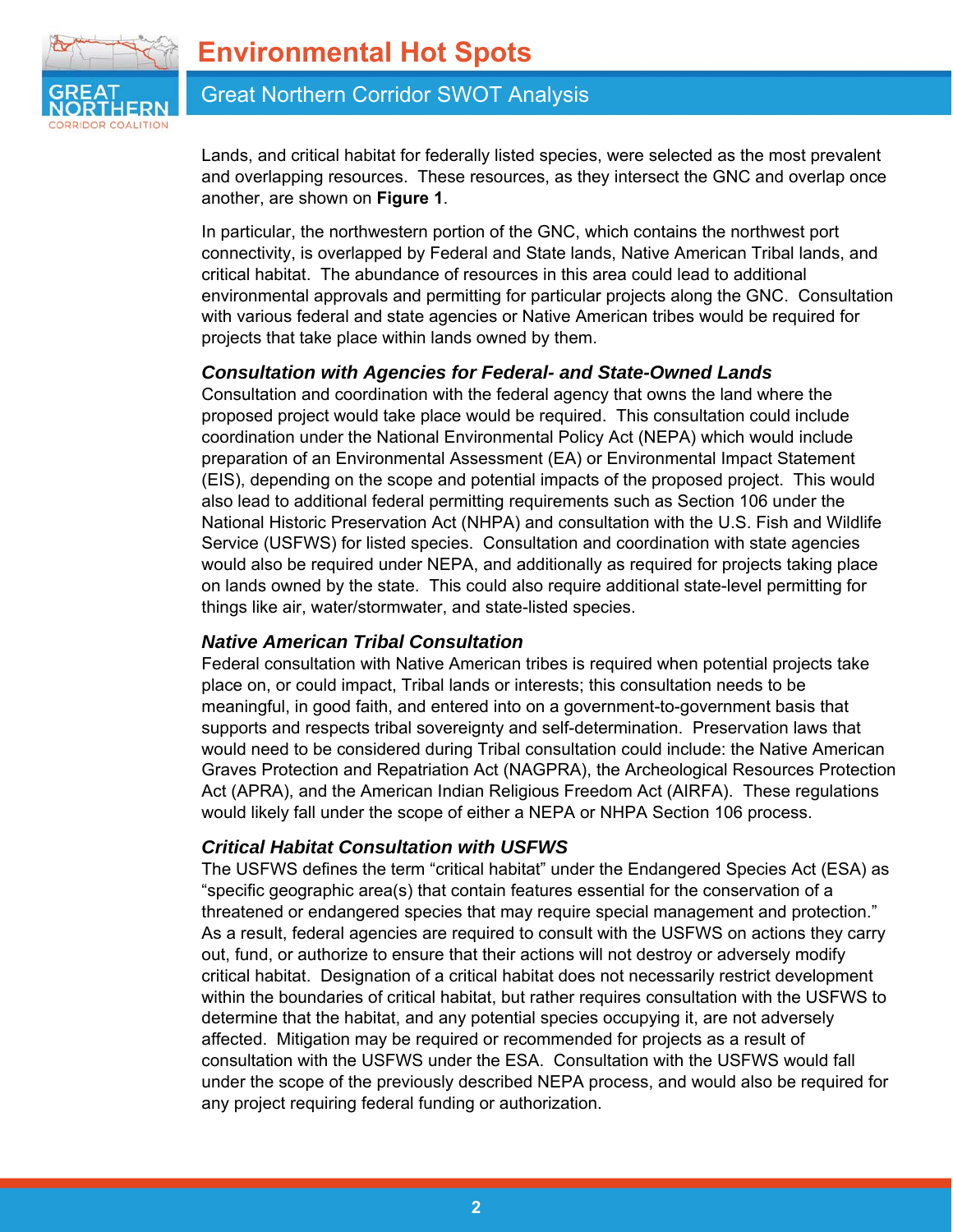

### Great Northern Corridor SWOT Analysis

### **State-Specific GIS Information**

Additionally, the Team is providing a database of links for state-specific GIS environmental information that can be used for planning purposes. The following links are listed state-bystate and include a brief description of the information included in the link.

#### **Illinois -** https://clearinghouse.isgs.illinois.edu/data

This site contains data from Illinois about soil climate and weather, elevation, imagery, geology, infrastructure, land covers, hydrology, and cadastral.

#### **Wisconsin -** ftp://dnrftp01.wi.gov/geodata/metadata/

This site contains all GIS data from maintained and published by the Wisconsin Department of Natural Resources (DNR).

#### **Minnesota -** https://gisdata.mn.gov/

This site contains an extensive list of data that includes biota, boundaries, environmental, climatology, meteorology, atmospheric, economy, elevation, geology, farming, health, inland waters, imagery, military, planning, location (geodetic and addresses), demographic, transportation, structure, utilities, and communication.

#### **North Dakota -** https://apps.nd.gov/hubdataportal/srv/en/main.home

This site contains web based data known as web service layers which are read only in nature. Data from this site includes communication, ecological, elevation, emergency services, map indexes, geology, boundaries, government lands, health, hydrography, imagery, land use, land cover, points of interest, natural resources, soils, and transportation.

#### **Montana -** http://geoinfo.msl.mt.gov/

This site contains data that includes biota, boundaries, climatology, meteorology, atmospheric, economy, elevation, environmental, farming, health, imagery, inland waters, military, location (geodetic and addresses), planning, demographics, structures, transportation, utilities, and communications.

**Idaho -** http://cloud.insideidaho.org/

This site contains web based data known as web service layers which are read only in nature. Data from this site includes elevation, map indexes, biota, boundaries, imagery, climatology, meteorology, atmospheric, structures, planning, and transportation.

**Oregon -** http://spatialdata.oregonexplorer.info/geoportal/catalog/main/home.page#

This site contains web based data known as web service layers which are read only in nature. Data from this site includes administrative boundaries, bioscience, cadastral, climate, coastal/marine, elevation, geology, hazards, hydrography, imagery, land use, land cover, points of interest, transportation, utilities, and indexes.

**Washington -** http://geography.wa.gov/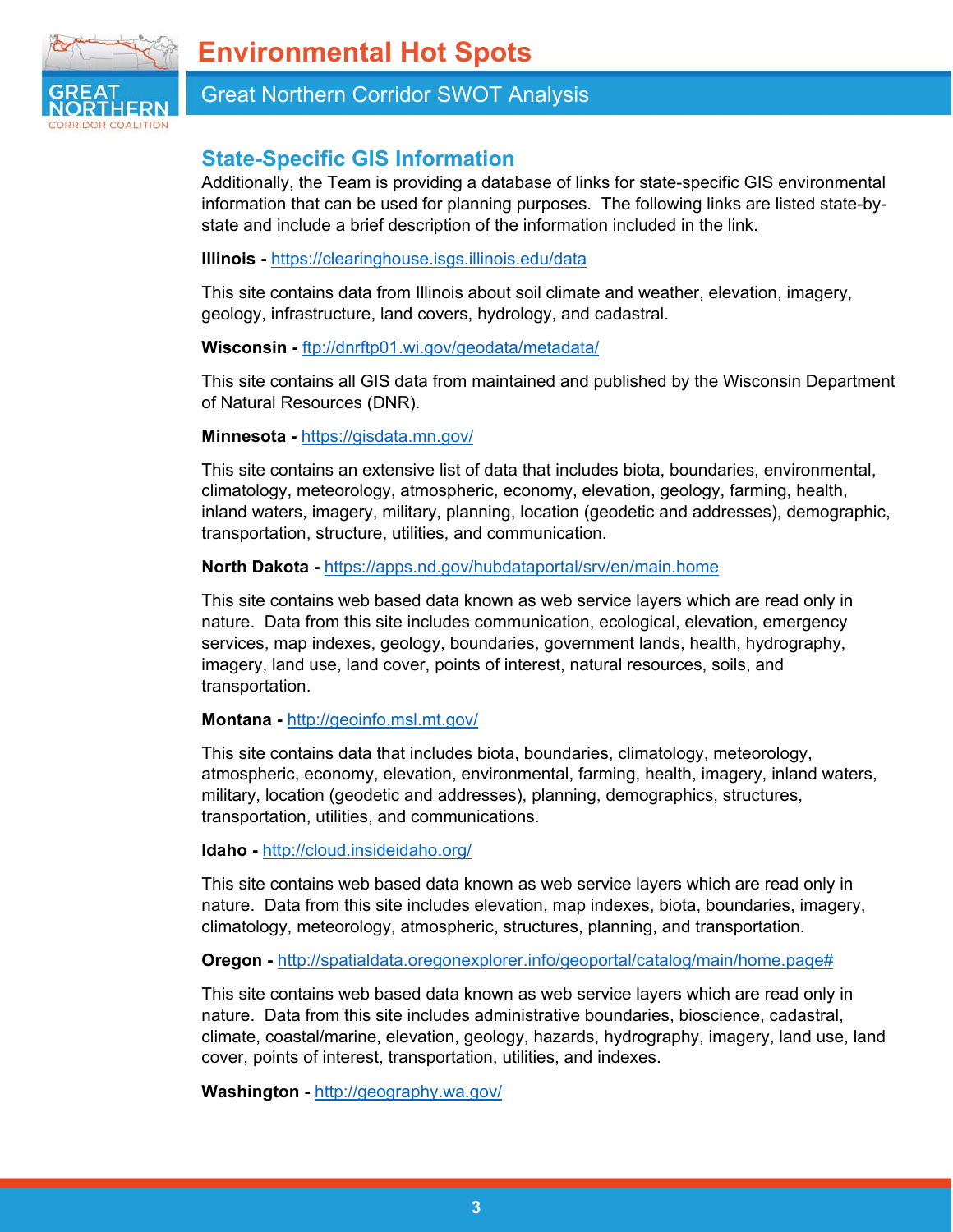

### Great Northern Corridor SWOT Analysis

This site contains data on biota, boundaries, climate, economic, elevation, environmental, farming, geology, health, inland waters, points of interest, military, oceans, planning, demographics, structures, transportation, and utilities.

# **Conclusion**

The environmental "hot spots" analyzed for the GNC provide a high-scale understanding of potential environmental authorization and permitting that could be required for projects along and within the GNC. Three environmental resources (Federal and State lands, Native American Tribal lands, and critical habitat) in particular occur most predominantly along the GNC, specifically in the northwest portion of the Corridor. These resources are prevalent and overlap one another within the Corridor which could create additional authorization and permitting requirements for specific projects. These environmental resources would typically trigger requirements for environmental coordination and consultation with various federal and state agencies, and would need to be considered when planning projects. In contrast, some environmental issues such as air quality nonattainment, might be benefitted by projects that reduce congestion or greenhouse gas emissions.

The specifics of adverse or beneficial impacts, the need for authorizations or permits, as well as the level of consultation and coordination with agencies that is required, will depend on the specifics of the project. Once a specific project is identified, the geographic area of potential impacts can be refined and environmental resources that are potentially affected can be fully analyzed at a much smaller scale than this initial review of potential environmental "hot spots."

# **References**

- National Oceanic and Atmospheric Administration (NOAA). Coastal Zone Management Act Boundary for the United States and U.S. Territories as of December 2013. https://data.noaa.gov/dataset/coastal-zone-management-act-boundary-for-theunited-states-and-us-territories-as-of-decemb-2013. Accessed online January 20, 2016.
- National Wild and Scenic Rivers System. Wild and Scenic Rivers in U.S. and Alaska. http://www.rivers.gov/mapping-gis.php. Accessed online January 20, 2016.
- Ramsar Sites Information Service. Ramsar (Centroids). https://rsis.ramsar.org/?language=en. Accessed online January 20, 2016.
- U.S. Census Bureau. Native American Lands (USCB TIGER Line Files tl 2015 us tribal). ftp://ftp2.census.gov/geo/tiger/TIGER2015/AIANNH. Accessed online February 6, 2016.
- U.S. Census Bureau. Military Installations (USCB TIGER line Files tl 2015 us mil). ftp://ftp2.census.gov/geo/tiger/TIGER2015/MIL. Accessed online January 20, 2016.
- U.S. Environmental Protection Agency (USEPA). Air Non-attainment Areas (Area PM-2.5 (2012 Standard)). http://www3.epa.gov/airquality/greenbook/gis\_download.html. Accessed online January 20, 2016.